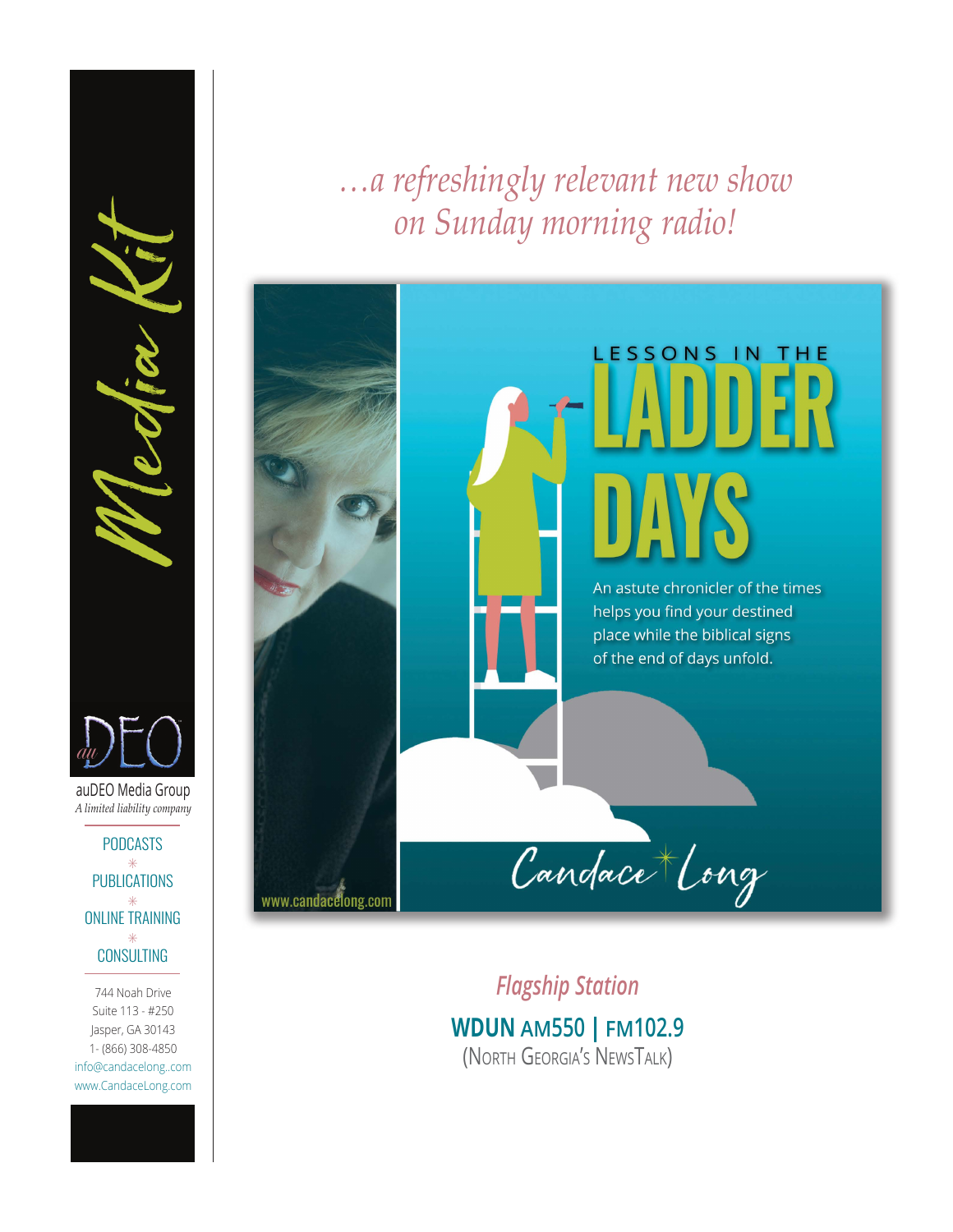

About This Show

I have been studying the biblical signs of the end of days for over 30 years. When I realized we are actually living in these times, a new mission was born!

I began *["Lessons in the Ladder Days"](https://lessonsintheladderdays.buzzsprout.com/)* as a biblical commentator and chronicler to help others make sense of the times and find their places in it.

Each episode (radio show) represents months and even years of research offering edgy, non-denominational programming on current affairs in light of God's biblical timetable. I self-funded this labor of love and launched on [WDUN AM550/FM102.9](http://wdun.com) in my hometown of Gainesville, GA in February, 2021.

*The response from listeners has been astounding*. My podcasts are being downloaded all over the US and in Canada, UK, Europe, Japan, Hong Kong, Africa and Israel.

Listeners are hungry to know what's happening…how to protect their families…and make wise decisions for the road ahead.



My goal for each show is to offer listeners a calm place of refuge on Sunday mornings as well as a biblical lens through which to see God's narrow path clearly.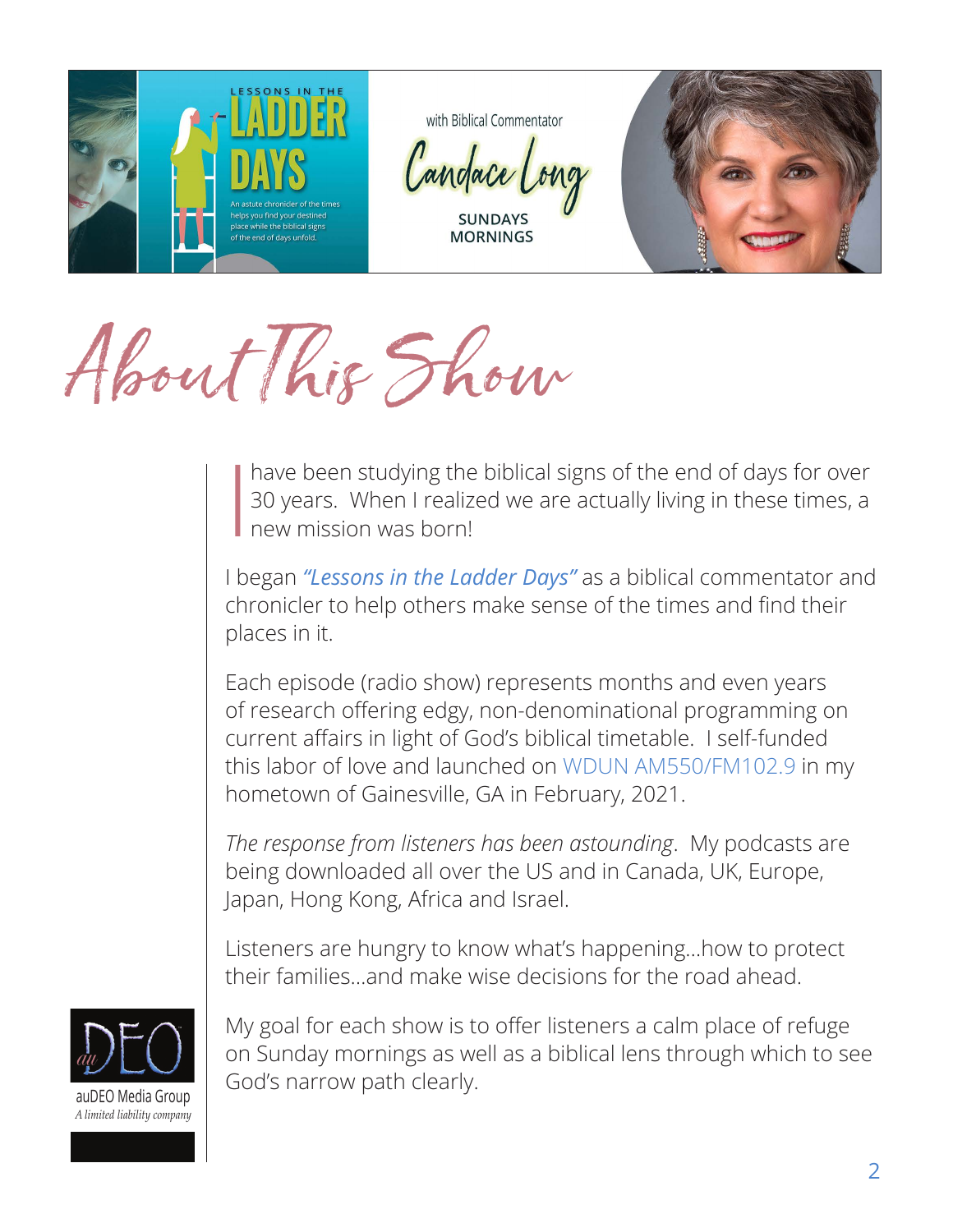

Show Highligh

### **MOST POPULAR EPISODIC SERIES**

- **The Days of Noah (7 parts)**
- Follow the Money: The Plan for Global Financial Crisis (2 parts)
- Return of the Nephilim (3 parts)
- The Nephilim-UFO Connection (3 parts)
- Connecting to Our Jewish Roots (3 parts)

# **TOP 5 DOWNLOADS**

- 1. [The Nephilim-UFO Connection, Part 1](https://www.buzzsprout.com/1650475/8638367) (How We Opened the Door)
- 2. Follow the Money: [\(The Players Behind the Global Financial Crisis](https://www.buzzsprout.com/1650475/9928292))
- 3. [Return of the Nephilim](https://www.buzzsprout.com/1650475/8188186)
- 4. [The Oscar Slap Heard In Heaven](https://www.buzzsprout.com/1650475/10402299)
- 5. [How the Vaccine Paves the Way for the](https://www.buzzsprout.com/1650475/9831463) *Mark of the Beast*



*Listen to a sample show* **The Days [of Noah, Part 1](https://www.buzzsprout.com/1650475/9431055)** (The Backstory)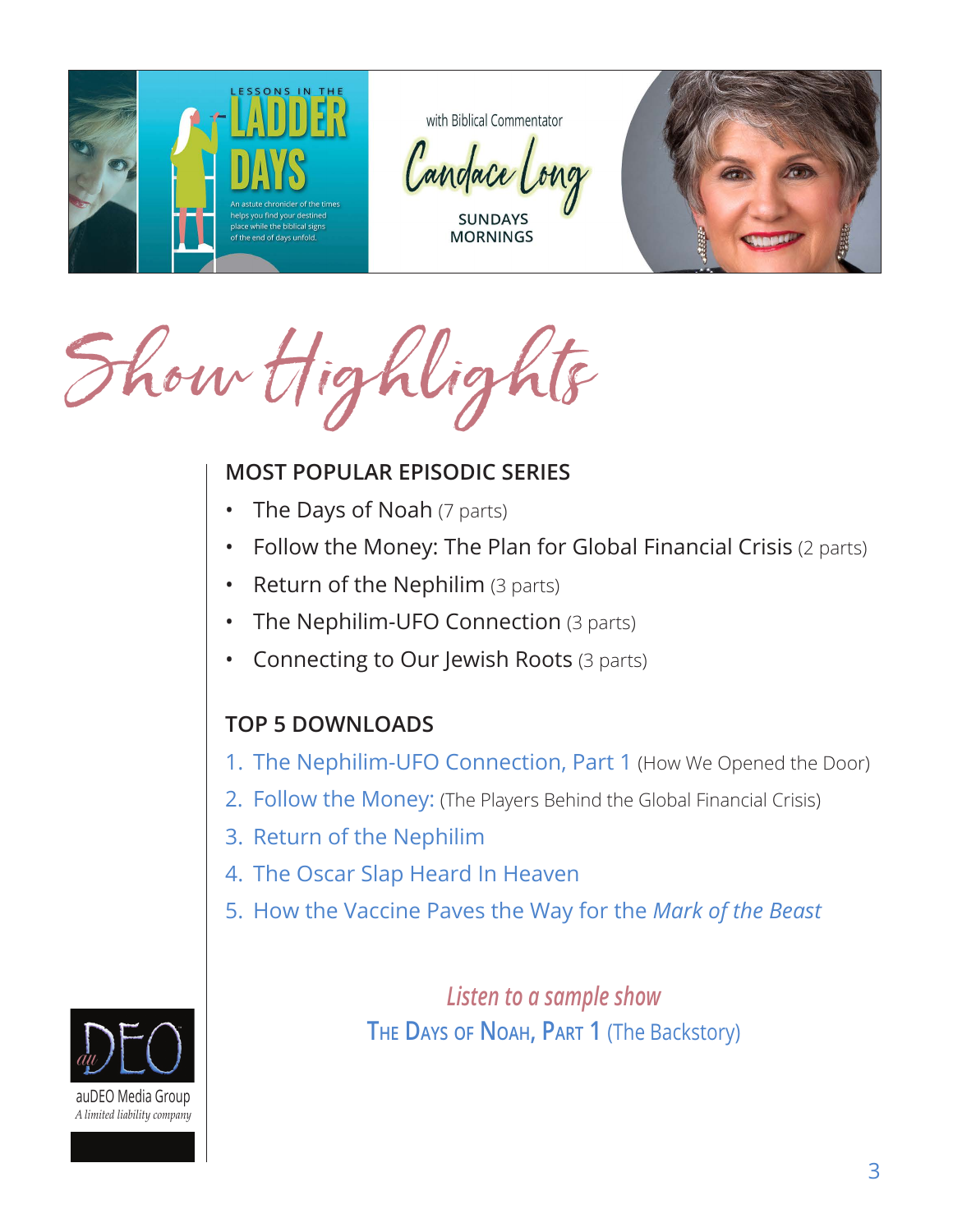

My Background

# *Here are a few things you might find important:*

- I've spent 50+ years walking with God and learning His ways beginning with serving in the music ministry of Campus Crusade for Christ during the height of the Jesus Movement in the 1970's.
- I am an ordained Marketplace Minister who has been teaching since 2004.
- In 2006, I began studying Judaism to connect to our Jewish roots and am part of the [Lev Tzion Messianic Congregation](https://levtzion.org/our-teacher) in El Paso, Texas under Rabbi Michael Washer.
- I have an MBA and 30+ years experience consulting people and organizations to brand and market themselves in business.
- I served as President of the National League of American Pen Women, the nation's oldest organization for creative women, and as VP of Women in Film & Television International.
- I was honored as a 2018 Georgia Author of the Year Finalist for my latest book, *[The Ancient Path to Creativity and Innovation:](https://candacelong.com/resources/)  [Where Left and Right Brains Meet](https://candacelong.com/resources/)*.
- I run a media company that produces online resources to help others fulfill their calling and destiny in these End Times.

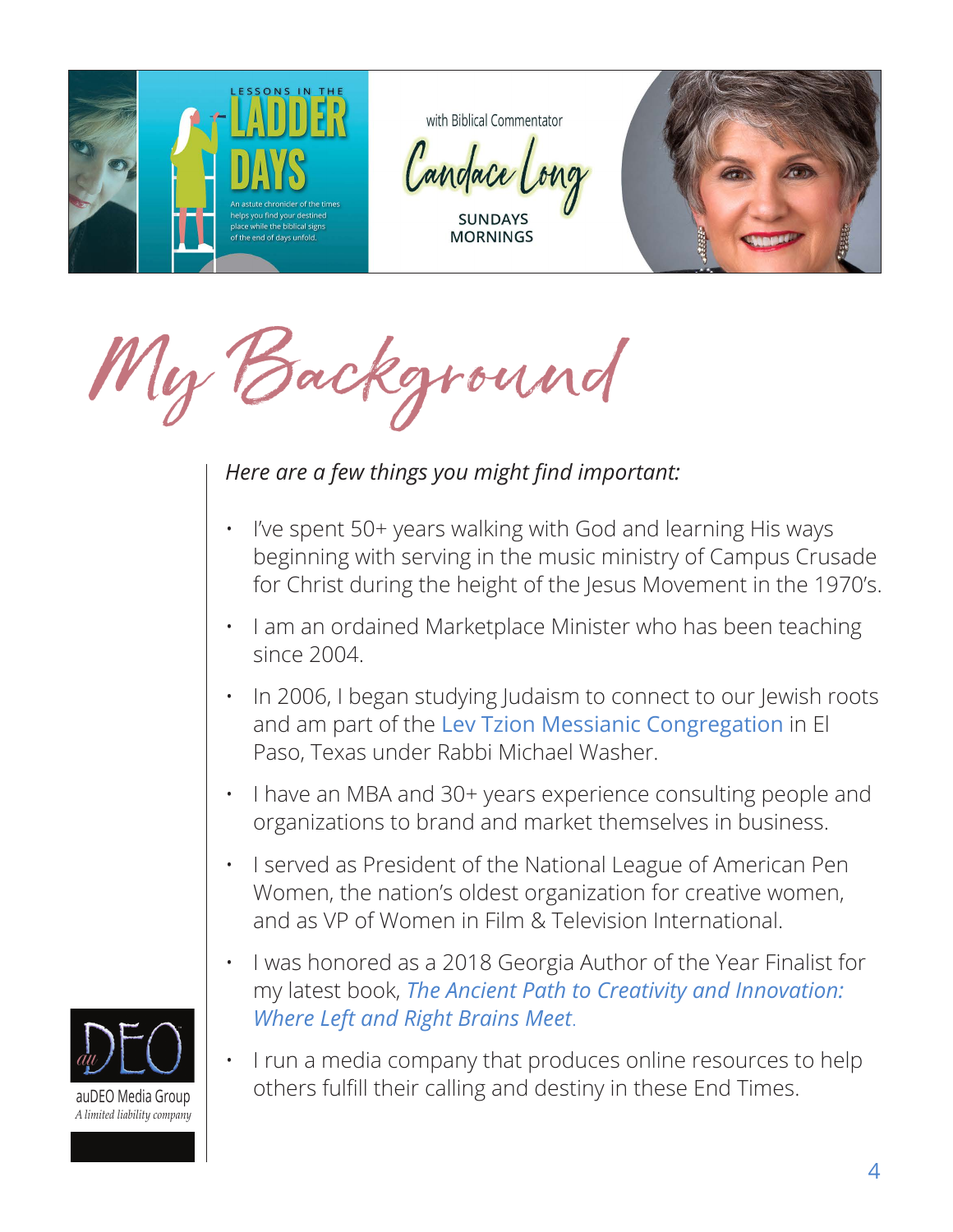

Reaching New Markets

#### *We have expanded our reach into Georgia and the Carolinas.*

- **• [AM920 THE ANSWER](https://am920theanswer.com/)** reaches Atlanta, Buckhead, Chamblee, College Park, Decatur, East Point, Marietta, Sandy Springs, Smyrna, Stone Mountain and Tucker.
- **• [WDUN 550AM/102.9FM](http://wdun.com)** reaches North Georgia.
- **• [WMAC 940AM](https://www.wmac-am.com/)** reaches Macon and Middle Georgia.
- **• [WYRD-FM](https://www.audacy.com/1063word)** reaches Greenville-Spartanburg, SC area.
- **• [WHKY](https://whky.com/)** (1290AM/102.3FM) reaches the Greater Hickory, NC Metro.
- **• [WRHI](http://www.wrhi.com)** (NewsTalk FM100.1) reaches Rock Hill, SC & Charlotte, NC.
- **• [WGNC](https://www.wgncradio.com/)** (1450AM) reaches Gaston, Lincoln, Mecklenburg and Cleveland counties in NC and York and Lancaster counties in SC.

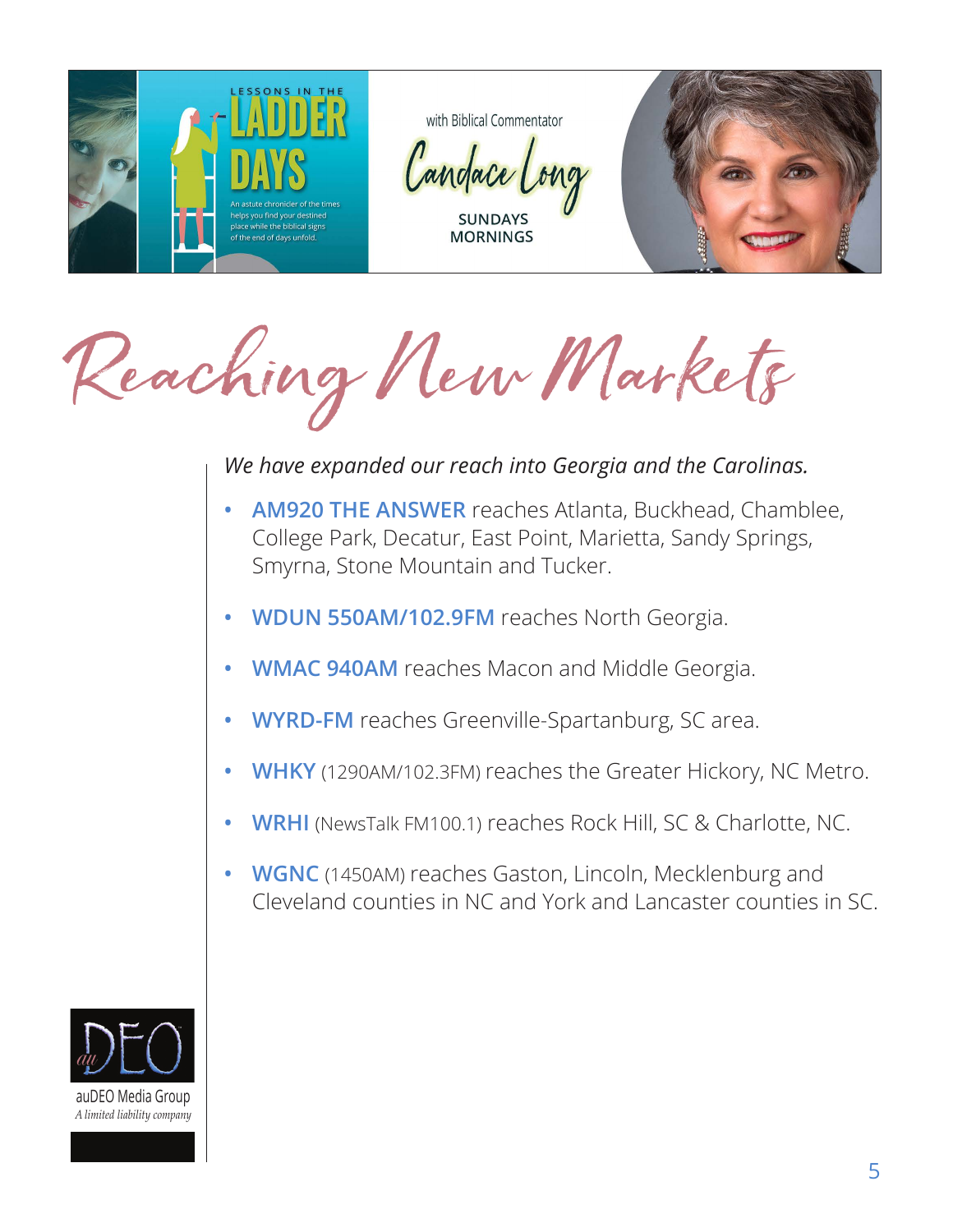

Seeking Sponsors

## *The "right" sponsors for us will care about our distinct demographic:*

- Mature adults.
- Concerned about the mess the world is in…asking, "Are we a nation under judgment? If so, can we turn things around?"
- Eager to learn the biblical perspective on the end of days and how close we are to the Kingdom.
- Conservatives who promote godly values.
- Those who love God and want to know Him better.
- Actively seeking what they were put on earth to do.
- Concerned about the growing dangers in cities and looking for ways to protect their families.

#### FOR MORE INFORMATION

[Contact Candace](mailto:candacelong%40me.com?subject=) Long info@candacelong.com

**Toll Free: (866) 308-4850**

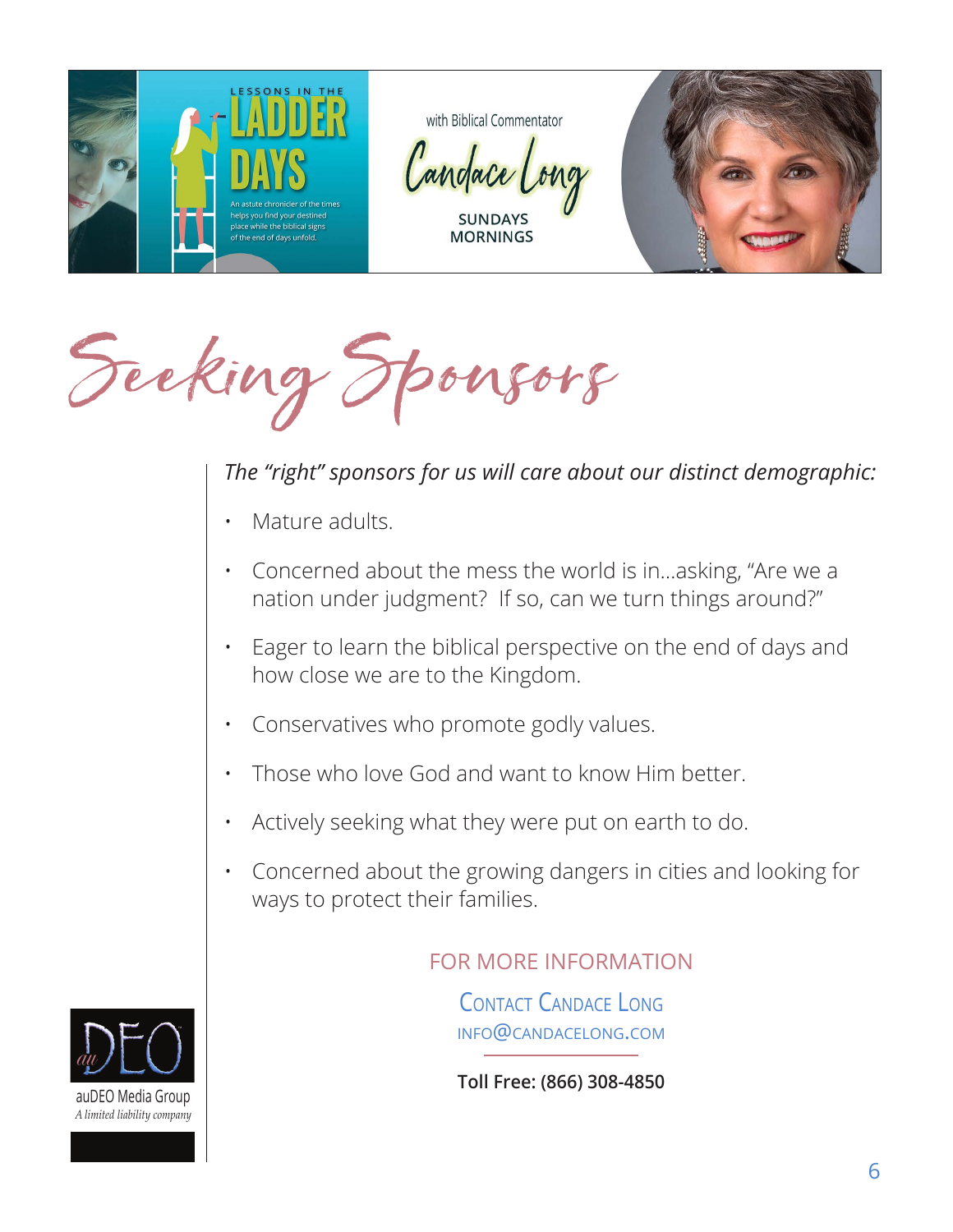

What Listeners Say...

*"Your voice on the end times places you among the elite scholars of this crucial time we're living in."* (GA Ministry Leader)

*"Your podcasts are full of wisdom. After listening to them, I know what to do!"* (GA Educator)

*"You present what every person on earth needs to hear, to understand our past and what's coming!"*

*"I love the way you teach without the theatrical drama, even though we are living in the Last Days!"* 

*"Bravo for tackling the tough subjects like the Nephilim and UFO's. Not many have the courage to talk about this!"* 

*"Your calm tone is what gets me through. Thank you for giving great references so I can check things out for myself."*

"May I use your outline for this week's sermon?" (GA Pastor)

*"I am growing so much in connecting to our Jewish roots. Your podcasts are masterful!"*